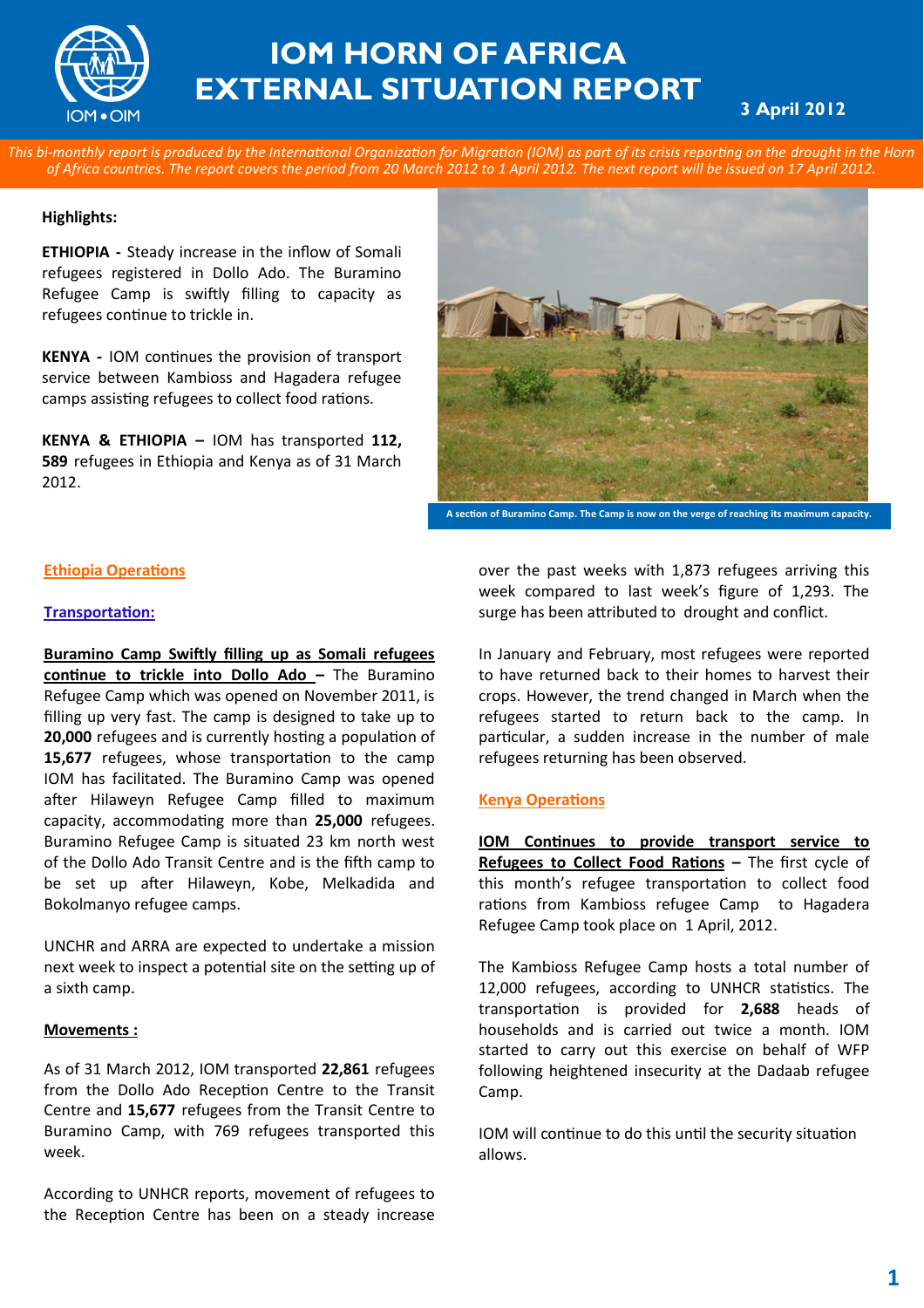

## **Movements :**

As of 1 April 2012, IOM had facilitated transportation for up to **48,059** Somali refugees to the Dadaab Camp since 31 July 2011. Over **30,487** refugees have been relocated from the outskirts of Dagahaley Camp to Ifo 2 East Camp and **17,572** refugees have been transported from the Liboi border point to Dadaab.

## **The table below presents IOM's drought response in Dadaab, Kenya, in relation to movement assistance, medical assessments and emergency shelter construction**

| <b>PROJECT</b>                            | <b>ACTIVITIES</b>                                        | <b>MARCH</b><br>$1 - 18$                            | <b>March-April</b><br>$19-1$ | <b>TREND</b>                                                                            | <b>CUMULATIVE</b><br><b>TOTAL</b> |  |  |
|-------------------------------------------|----------------------------------------------------------|-----------------------------------------------------|------------------------------|-----------------------------------------------------------------------------------------|-----------------------------------|--|--|
|                                           | <b>Transportation from Liboi to Dadaab *</b>             |                                                     |                              |                                                                                         |                                   |  |  |
| <b>Emergency</b><br><b>Transportation</b> | No of Individuals                                        | $\mathbf 0$                                         | 0                            | $\leftrightarrow$<br>Movements from Liboi stopped<br>following security concerns at the | 17,572                            |  |  |
|                                           | No of Households                                         | $\Omega$                                            | 0                            | Kenya -Somalia border.                                                                  | 4,083                             |  |  |
|                                           | <b>Relocation from Dagahaley to IFO 2 East**</b>         |                                                     |                              |                                                                                         |                                   |  |  |
|                                           | No of Individuals                                        | 74                                                  | 0                            | Relocation from Dagahaley to Ifo2<br>East is on-going                                   | 30,487                            |  |  |
|                                           | No of Households                                         | $\Omega$                                            | $\Omega$                     |                                                                                         | 6,921                             |  |  |
|                                           | Medical Assessments from Liboi to Dadaab Refugee Camps * |                                                     |                              |                                                                                         |                                   |  |  |
|                                           | No of Individuals Screened                               | $\mathbf 0$                                         | 0                            | $\leftrightarrow$<br>Medical assessments are linked to<br>the number of movements done. | 17,172                            |  |  |
|                                           | No of Medical Referrals                                  | $\mathbf 0$                                         | 0                            |                                                                                         | 235                               |  |  |
|                                           | No of Medical Treatments                                 | $\Omega$                                            | $\mathbf 0$                  |                                                                                         | 515                               |  |  |
|                                           | No of Vulnerable Individu-<br>als                        | $\Omega$                                            | 0                            |                                                                                         | 2,128                             |  |  |
| <b>Health</b>                             |                                                          | Medical Assessments from Dagahaley to IFO 2 East ** |                              |                                                                                         |                                   |  |  |
|                                           | No of Individuals Screened                               | $\Omega$                                            | 30,487                       | $\leftrightarrow$<br>Medical assessments are linked to                                  | 30,487                            |  |  |
|                                           | No of Medical Referrals                                  | $\mathbf 0$                                         | 98                           | the number of movements                                                                 | 190                               |  |  |
|                                           | No of Medical Treatments                                 | $\mathbf 0$                                         | 112                          |                                                                                         | 192                               |  |  |
|                                           | No of Vulnerable Individu-<br>als                        | $\mathbf 0$                                         | 1,210                        |                                                                                         | 2,711                             |  |  |
|                                           | Medical support to Red Cross In Ifo 2 East ****          |                                                     |                              |                                                                                         |                                   |  |  |
|                                           | No of Individuals                                        | 0                                                   | $\mathbf 0$                  | ↑<br>Medical support continues                                                          | 6,994                             |  |  |
|                                           | IFO 2 East ***                                           |                                                     |                              |                                                                                         |                                   |  |  |
| <b>Emergency</b><br><b>Shelters</b>       | <b>Tent Setup</b>                                        | $\mathbf 0$                                         | 0                            | Shelter Construction at Ifo 2 East<br>have been completed                               | 8,315                             |  |  |
|                                           | 48,059                                                   |                                                     |                              |                                                                                         |                                   |  |  |